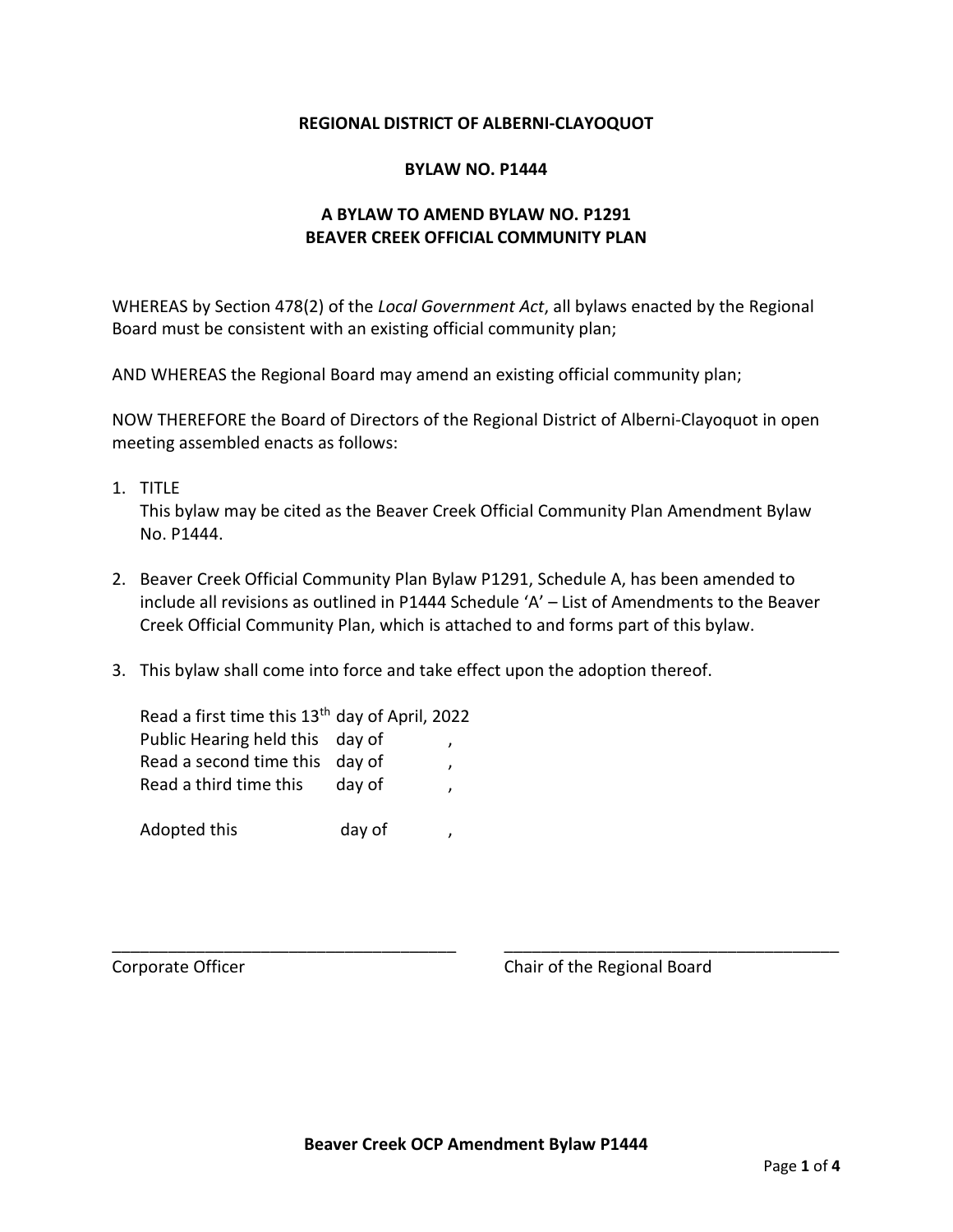## **REGIONAL DISTRICT OF ALBERNI-CLAYOQUOT**

# **P1444 SCHEDULE 'A' – LIST OF AMENDMENTS TO THE BEAVER CREEK OFFICIAL COMMUNITY PLAN**

- Cover: Updated "Last Revised: October 17, 2012" to "Revised: April 2022".
- Footer: Updated to "Revised: April 2022".
- Table of Contents: Updated.
- Map List:
	- o Updated Map No. 2 from "Land-Use Designations" to "Land Use Designations".
	- o Replaced "Beaver Creek OCP Map No. 2 Land Use Designations".
	- o Replaced "Beaver Creek OCP Map No. 3 Development Permit Areas".
- 1.1 Plan Preparation:
	- o Updated "has undertaken" to "undertook".
	- $\circ$  Added: "In 2022, minor amendments were made to Bylaw No. P1291 as part of the Zoning Bylaw Review project to align OCP policies and objectives with the updated Zoning Bylaw."
- 1.3 Legislative Assembly:
	- o Updated LGA Section "877" to "473".
	- $\circ$  Added: "Section 473(2.1) of the LGA also requires that an OCP "must consider the most recent housing needs report the local government received, and the housing information on which the report is based" when developing or amending an OCP in relation to statements, map designations or housing policies included in Section 473(1) of the LGA. In 2021, the ACRD Board received the Beaver Creek Electoral Area 'E' Housing Needs Report. The report includes key recommendations and a high level approach to address housing gaps in Beaver Creek and across the region. In consideration of the Housing Needs Report, housing statements and policies will be updated or added to Bylaw No. P1291 as part of future comprehensive OCP updates."
- 1.4 Jurisdiction:
	- o Updated "Activities on land within the Agricultural Land Reserve (ALR) are subject to the *Agricultural Land Commission Act* and BC Regulation 171/2002, both of which are administered by the Agricultural Land Commission (ALC). Section 46 of the ALC Act requires local governments ensure consistency of their bylaws with the Act, regulations and ALC orders. The Regional District has referred this OCP to the ALC and is of the opinion that it is consistent with the Agricultural Land Commission Act." to "Activities on land within the Agricultural Land Reserve (ALR) are subject to the *Agricultural Land Commission Act* (ALCA), the Agricultural Land Reserve General Regulation, the Agricultural Land Reserve Use Regulation, and any Orders of the Agricultural Land Commission (ALC)."
- 1.7 Definitions: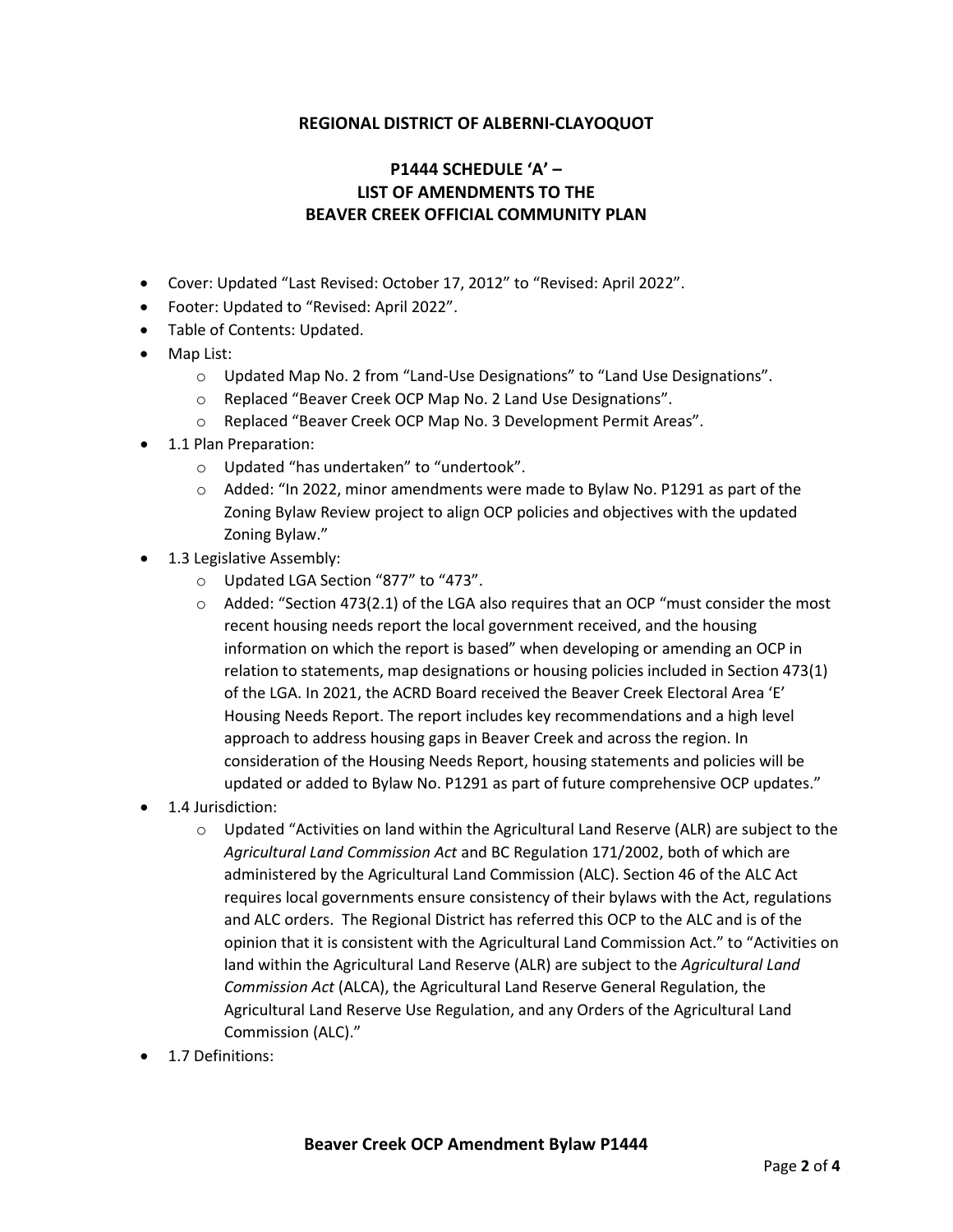- o Changed "Accessory residential dwelling unit" to "accessory dwelling unit" and updated to: "means a second dwelling unit, incidental or ancillary to a principal dwelling on a lot, in accordance with regulations for accessory dwelling units in the Zoning Bylaw."
- $\circ$  Carriage home: Updated "accessory residential dwelling unit" to accessory dwelling unit".
- o Community water or sewer system: Updated "five connections" to "two connections".
- o Density bonusing: Updated LGA Section "904" to "482".
- $\circ$  Flood construction level: Updated to "means the minimum elevation above the natural boundary of a water body to the underside of a floor system, or to the top of a slab on grade, for buildings located within an area that is subject to, or likely to be subject to, flooding. An area below flood construction level is not to be used for habitation, mechanical or electrical infrastructure, business or storage of goods damageable by flood water." and removed diagram image.
- $\circ$  Home industry: Updated to "means a business or industry, conducted in an accessory building, structure or outside, that is incidental and ancillary to the principal residential use of a lot, may include accessory retail sales and may include processing, assembly and manufacturing of products, in accordance with the provisions of home industry in the Zoning Bylaw."
- $\circ$  Home occupation: Updated to "means a business or occupation conducted entirely within a principal dwelling unit, accessory dwelling unit, accessory building or in a combination, that is incidental and ancillary to a principal residential use of a lot, and may include accessory retail sales, in accordance with the provisions of home occupation regulations in the Zoning Bylaw. Includes boarding and lodging, and bed and breakfast, where guest bedrooms are rented, with the tenant or owner residing in the building."
- o Added:
	- ""Manufactured home" means a single family dwelling that conforms to either the Canadian Standards Association Z240-MH standard as a mobile home, or to the Canadian Standards Association A277 standard as a modular home.
	- "Mobile home" means a factory-built manufactured home that is used, or intended to be used, as a single family dwelling and which conforms to the Canadian Standards Association (CSA) Z240-MH series standard. A mobile home excludes trailers and recreational vehicles.
	- "Modular home" means a factory-built manufactured home that is used, or intended to be used, as a single family dwelling and which conforms to the Canadian Standards Association (CSA) A277 standard. A modular home excludes trailers or recreational vehicles."
- 2.1 Setting the Stage: Removed "existing" from 1999 Beaver Creek OCP reference.
- 2.3 Land-Use Designations: Changed "Manufactured home park" to "Mobile home park".
- Policy 3.2.8, 8.0, 8.2.2, 8.2.9, 8.2.10, 14.0, 14.3: Changed "accessory residential dwelling unit" to "accessory dwelling unit".
- Policy 3.2.8: Changed "Accessory residential dwelling units within the ALR require approval from the ALC." to "For land in the ALR, an accessory dwelling unit may only be permitted if permitted